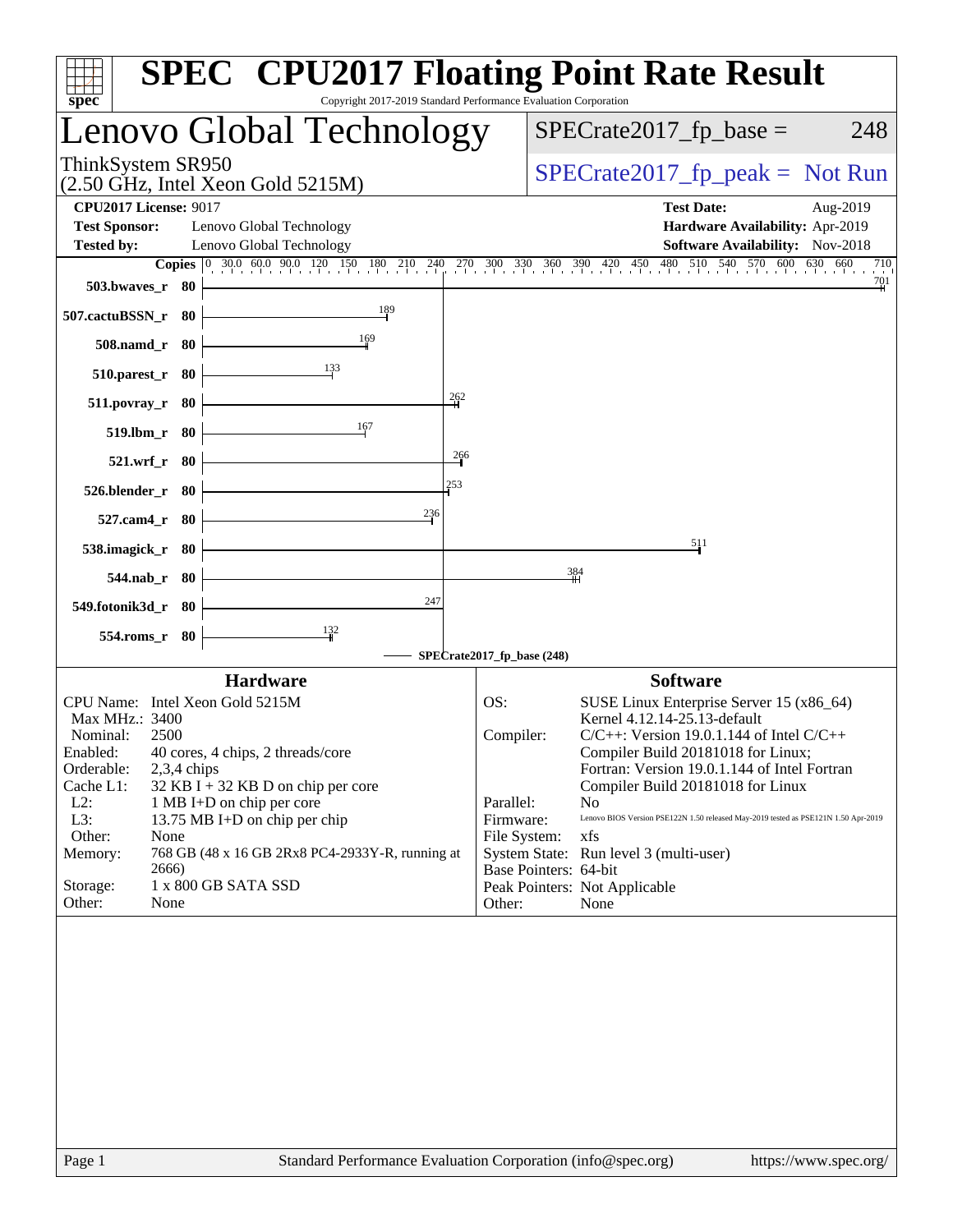

## Lenovo Global Technology

 $SPECTate2017<sub>fr</sub> base = 248$ 

(2.50 GHz, Intel Xeon Gold 5215M)

 $SPECTate2017<sub>fr</sub> peak = Not Run$ 

**[Test Sponsor:](http://www.spec.org/auto/cpu2017/Docs/result-fields.html#TestSponsor)** Lenovo Global Technology **[Hardware Availability:](http://www.spec.org/auto/cpu2017/Docs/result-fields.html#HardwareAvailability)** Apr-2019 **[Tested by:](http://www.spec.org/auto/cpu2017/Docs/result-fields.html#Testedby)** Lenovo Global Technology **[Software Availability:](http://www.spec.org/auto/cpu2017/Docs/result-fields.html#SoftwareAvailability)** Nov-2018

**[CPU2017 License:](http://www.spec.org/auto/cpu2017/Docs/result-fields.html#CPU2017License)** 9017 **[Test Date:](http://www.spec.org/auto/cpu2017/Docs/result-fields.html#TestDate)** Aug-2019

#### **[Results Table](http://www.spec.org/auto/cpu2017/Docs/result-fields.html#ResultsTable)**

|                           | <b>Base</b>   |                |                |                | <b>Peak</b> |                |       |               |                |              |                |              |                |              |
|---------------------------|---------------|----------------|----------------|----------------|-------------|----------------|-------|---------------|----------------|--------------|----------------|--------------|----------------|--------------|
| <b>Benchmark</b>          | <b>Copies</b> | <b>Seconds</b> | Ratio          | <b>Seconds</b> | Ratio       | <b>Seconds</b> | Ratio | <b>Copies</b> | <b>Seconds</b> | <b>Ratio</b> | <b>Seconds</b> | <b>Ratio</b> | <b>Seconds</b> | <b>Ratio</b> |
| $503.bwaves_r$            | 80            | 1144           | 701            | 1149           | 698         | 1144           | 701   |               |                |              |                |              |                |              |
| 507.cactuBSSN r           | 80            | 535            | 189            | 535            | 189         | 534            | 190   |               |                |              |                |              |                |              |
| $508$ .namd $_r$          | 80            | 453            | 168            | 449            | 169         | 448            | 170   |               |                |              |                |              |                |              |
| 510.parest_r              | 80            | 1570           | 133            | 1571           | 133         | 1572           | 133   |               |                |              |                |              |                |              |
| 511.povray_r              | 80            | 712            | 262            | 720            | 259         | 709            | 263   |               |                |              |                |              |                |              |
| 519.1bm r                 | 80            | 504            | 167            | 505            | 167         | 504            | 167   |               |                |              |                |              |                |              |
| $521$ .wrf r              | 80            | 676            | 265            | 672            | 266         | 673            | 266   |               |                |              |                |              |                |              |
| 526.blender r             | 80            | 482            | 253            | 483            | 252         | 481            | 253   |               |                |              |                |              |                |              |
| $527$ .cam $4r$           | 80            | 592            | 236            | 594            | 236         | 594            | 236   |               |                |              |                |              |                |              |
| 538.imagick_r             | 80            | 389            | 511            | 390            | 510         | 389            | 511   |               |                |              |                |              |                |              |
| 544.nab_r                 | 80            | 354            | 381            | 347            | 388         | 351            | 384   |               |                |              |                |              |                |              |
| 549.fotonik3d r           | 80            | 1260           | 247            | 1261           | 247         | 1261           | 247   |               |                |              |                |              |                |              |
| $554$ .roms_r             | 80            | 956            | 133            | 964            | 132         | 970            | 131   |               |                |              |                |              |                |              |
| $SPECrate2017$ fp base =  |               |                | 248            |                |             |                |       |               |                |              |                |              |                |              |
| $SPECrate2017$ _fp_peak = |               |                | <b>Not Run</b> |                |             |                |       |               |                |              |                |              |                |              |

Results appear in the [order in which they were run](http://www.spec.org/auto/cpu2017/Docs/result-fields.html#RunOrder). Bold underlined text [indicates a median measurement](http://www.spec.org/auto/cpu2017/Docs/result-fields.html#Median).

### **[Submit Notes](http://www.spec.org/auto/cpu2017/Docs/result-fields.html#SubmitNotes)**

 The numactl mechanism was used to bind copies to processors. The config file option 'submit' was used to generate numactl commands to bind each copy to a specific processor. For details, please see the config file.

### **[Operating System Notes](http://www.spec.org/auto/cpu2017/Docs/result-fields.html#OperatingSystemNotes)**

Stack size set to unlimited using "ulimit -s unlimited"

#### **[General Notes](http://www.spec.org/auto/cpu2017/Docs/result-fields.html#GeneralNotes)**

Environment variables set by runcpu before the start of the run: LD LIBRARY PATH = "/home/cpu2017-1.0.5-ic19.0u1/lib/intel64"

 Binaries compiled on a system with 1x Intel Core i9-7900X CPU + 32GB RAM memory using Redhat Enterprise Linux 7.5 Transparent Huge Pages enabled by default Prior to runcpu invocation Filesystem page cache synced and cleared with: sync; echo 3> /proc/sys/vm/drop\_caches runcpu command invoked through numactl i.e.: numactl --interleave=all runcpu <etc> NA: The test sponsor attests, as of date of publication, that CVE-2017-5754 (Meltdown)

**(Continued on next page)**

| Page 2 | Standard Performance Evaluation Corporation (info@spec.org)<br>https://www.spec.org/ |
|--------|--------------------------------------------------------------------------------------|
|--------|--------------------------------------------------------------------------------------|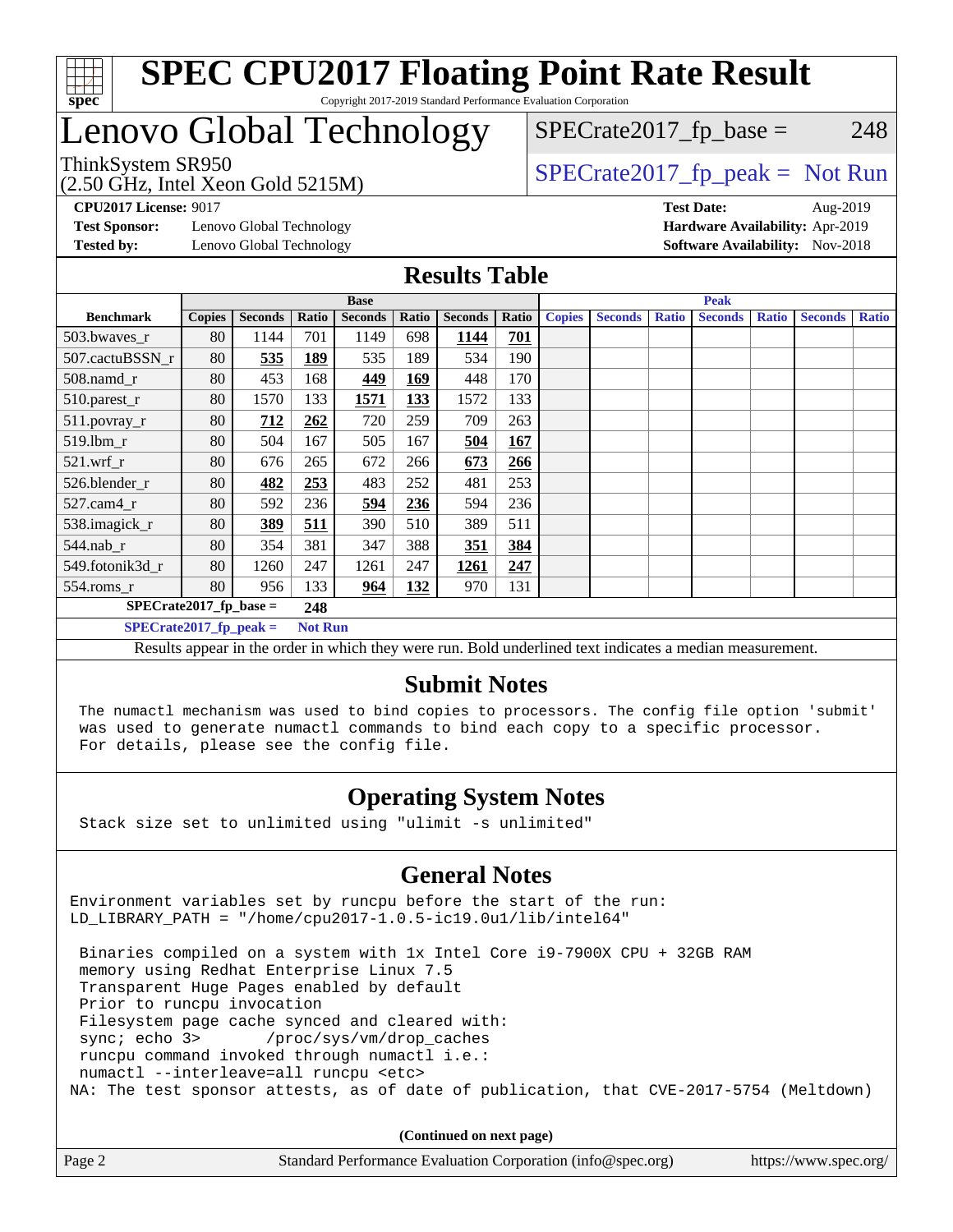

### Lenovo Global Technology

 $SPECTate2017<sub>fr</sub> base = 248$ 

(2.50 GHz, Intel Xeon Gold 5215M)

ThinkSystem SR950<br>  $SPECTI<sub>50</sub> CH<sub>51</sub> Intel Yeson Gold 5215M$ 

**[Test Sponsor:](http://www.spec.org/auto/cpu2017/Docs/result-fields.html#TestSponsor)** Lenovo Global Technology **[Hardware Availability:](http://www.spec.org/auto/cpu2017/Docs/result-fields.html#HardwareAvailability)** Apr-2019 **[Tested by:](http://www.spec.org/auto/cpu2017/Docs/result-fields.html#Testedby)** Lenovo Global Technology **[Software Availability:](http://www.spec.org/auto/cpu2017/Docs/result-fields.html#SoftwareAvailability)** Nov-2018

**[CPU2017 License:](http://www.spec.org/auto/cpu2017/Docs/result-fields.html#CPU2017License)** 9017 **[Test Date:](http://www.spec.org/auto/cpu2017/Docs/result-fields.html#TestDate)** Aug-2019

### **[General Notes \(Continued\)](http://www.spec.org/auto/cpu2017/Docs/result-fields.html#GeneralNotes)**

is mitigated in the system as tested and documented. Yes: The test sponsor attests, as of date of publication, that CVE-2017-5753 (Spectre variant 1) is mitigated in the system as tested and documented. Yes: The test sponsor attests, as of date of publication, that CVE-2017-5715 (Spectre variant 2) is mitigated in the system as tested and documented. Yes: The test sponsor attests, as of date of publication, that CVE-2018-3640 (Spectre variant 3a) is mitigated in the system as tested and documented. Yes: The test sponsor attests, as of date of publication, that CVE-2018-3639 (Spectre variant 4) is mitigated in the system as tested and documented.

### **[Platform Notes](http://www.spec.org/auto/cpu2017/Docs/result-fields.html#PlatformNotes)**

Page 3 Standard Performance Evaluation Corporation [\(info@spec.org\)](mailto:info@spec.org) <https://www.spec.org/> BIOS configuration: Choose Operating Mode set to Maximum Performance Choose Operating Mode set to Custom Mode Intel Virtualization Technology set to Disable MONITOR/MWAIT set to Enable Sysinfo program /home/cpu2017-1.0.5-ic19.0u1/bin/sysinfo Rev: r5974 of 2018-05-19 9bcde8f2999c33d61f64985e45859ea9 running on linux-u1b8 Thu Aug 1 15:40:40 2019 SUT (System Under Test) info as seen by some common utilities. For more information on this section, see <https://www.spec.org/cpu2017/Docs/config.html#sysinfo> From /proc/cpuinfo model name : Intel(R) Xeon(R) Gold 5215M CPU @ 2.50GHz 4 "physical id"s (chips) 80 "processors" cores, siblings (Caution: counting these is hw and system dependent. The following excerpts from /proc/cpuinfo might not be reliable. Use with caution.) cpu cores : 10 siblings : 20 physical 0: cores 0 1 2 3 4 8 9 10 11 12 physical 1: cores 0 1 2 3 4 8 9 10 11 12 physical 2: cores 0 1 2 3 4 8 9 10 11 12 physical 3: cores 0 1 2 3 4 8 9 10 11 12 From lscpu: Architecture: x86\_64 CPU op-mode(s): 32-bit, 64-bit Byte Order: Little Endian  $CPU(s):$  80 On-line CPU(s) list: 0-79 Thread(s) per core: 2 Core(s) per socket: 10 **(Continued on next page)**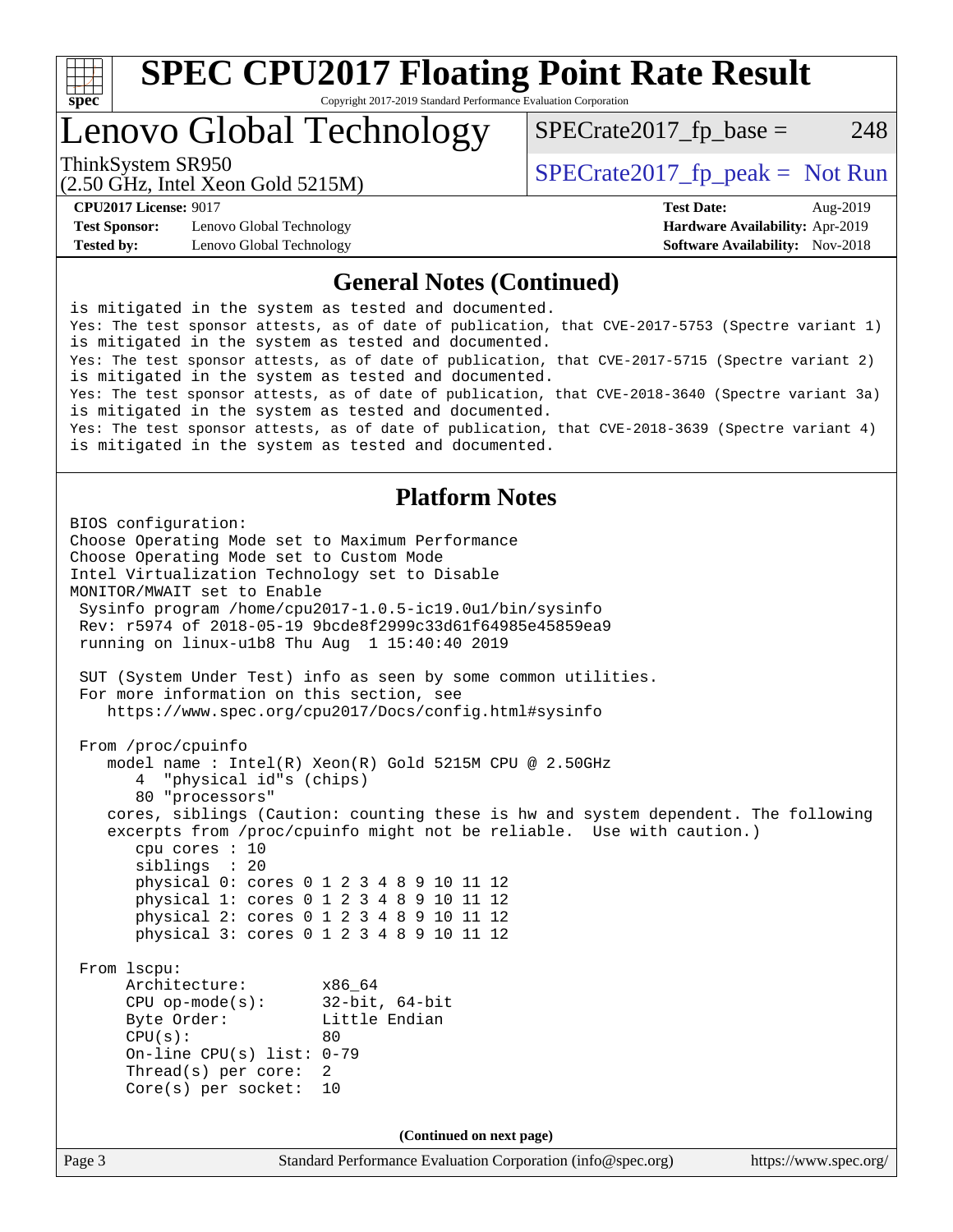

# Lenovo Global Technology

ThinkSystem SR950<br>  $(2.50 \text{ GHz. Intel Yoon Gold } 5215M)$  [SPECrate2017\\_fp\\_peak =](http://www.spec.org/auto/cpu2017/Docs/result-fields.html#SPECrate2017fppeak) Not Run

 $SPECrate2017_fp\_base = 248$ 

(2.50 GHz, Intel Xeon Gold 5215M)

**[CPU2017 License:](http://www.spec.org/auto/cpu2017/Docs/result-fields.html#CPU2017License)** 9017 **[Test Date:](http://www.spec.org/auto/cpu2017/Docs/result-fields.html#TestDate)** Aug-2019

**[Test Sponsor:](http://www.spec.org/auto/cpu2017/Docs/result-fields.html#TestSponsor)** Lenovo Global Technology **[Hardware Availability:](http://www.spec.org/auto/cpu2017/Docs/result-fields.html#HardwareAvailability)** Apr-2019 **[Tested by:](http://www.spec.org/auto/cpu2017/Docs/result-fields.html#Testedby)** Lenovo Global Technology **[Software Availability:](http://www.spec.org/auto/cpu2017/Docs/result-fields.html#SoftwareAvailability)** Nov-2018

### **[Platform Notes \(Continued\)](http://www.spec.org/auto/cpu2017/Docs/result-fields.html#PlatformNotes)**

| Socket(s):                 | 4                                                                                                                                                                         |
|----------------------------|---------------------------------------------------------------------------------------------------------------------------------------------------------------------------|
| NUMA $node(s):$            | 4                                                                                                                                                                         |
| Vendor ID:                 | GenuineIntel                                                                                                                                                              |
| CPU family:                | 6                                                                                                                                                                         |
| Model:                     | 85                                                                                                                                                                        |
| Model name:                | $Intel(R) Xeon(R) Gold 5215M CPU @ 2.50GHz$                                                                                                                               |
| Stepping:                  | 6                                                                                                                                                                         |
| CPU MHz:                   | 2500.000                                                                                                                                                                  |
| $CPU$ $max$ $MHz$ :        | 3400.0000                                                                                                                                                                 |
| CPU min MHz:               | 1000.0000                                                                                                                                                                 |
| BogoMIPS:                  | 5000.00                                                                                                                                                                   |
| Virtualization:            | $VT - x$                                                                                                                                                                  |
| $L1d$ cache:               | 32K                                                                                                                                                                       |
| Lli cache:                 | 32K                                                                                                                                                                       |
| $L2$ cache:                | 1024K                                                                                                                                                                     |
| $L3$ cache:                | 14080K                                                                                                                                                                    |
| NUMA $node0$ $CPU(s):$     | $0 - 9$ , $40 - 49$                                                                                                                                                       |
| NUMA nodel CPU(s):         | 10-19,50-59                                                                                                                                                               |
| NUMA $node2$ $CPU(s):$     | $20 - 29,60 - 69$                                                                                                                                                         |
| NUMA $node3$ $CPU(s):$     | $30 - 39, 70 - 79$                                                                                                                                                        |
| Flags:                     | fpu vme de pse tsc msr pae mce cx8 apic sep mtrr pge mca cmov                                                                                                             |
|                            | pat pse36 clflush dts acpi mmx fxsr sse sse2 ss ht tm pbe syscall nx pdpelgb rdtscp                                                                                       |
|                            | lm constant_tsc art arch_perfmon pebs bts rep_good nopl xtopology nonstop_tsc cpuid<br>aperfmperf pni pclmulqdq dtes64 monitor ds_cpl vmx smx est tm2 ssse3 sdbg fma cx16 |
|                            | xtpr pdcm pcid dca sse4_1 sse4_2 x2apic movbe popcnt tsc_deadline_timer aes xsave                                                                                         |
|                            | avx f16c rdrand lahf_lm abm 3dnowprefetch cpuid_fault epb cat_13 cdp_13                                                                                                   |
|                            | invpcid_single ssbd mba ibrs ibpb stibp tpr_shadow vnmi flexpriority ept vpid                                                                                             |
|                            | fsgsbase tsc_adjust bmil hle avx2 smep bmi2 erms invpcid rtm cqm mpx rdt_a avx512f                                                                                        |
|                            | avx512dq rdseed adx smap clflushopt clwb intel_pt avx512cd avx512bw avx512vl                                                                                              |
|                            | xsaveopt xsavec xgetbvl xsaves cqm_llc cqm_occup_llc cqm_mbm_total cqm_mbm_local                                                                                          |
|                            | dtherm ida arat pln pts pku ospke avx512_vnni flush_lld arch_capabilities                                                                                                 |
|                            |                                                                                                                                                                           |
| /proc/cpuinfo cache data   |                                                                                                                                                                           |
| cache size $: 14080$ KB    |                                                                                                                                                                           |
|                            |                                                                                                                                                                           |
|                            | From numactl --hardware WARNING: a numactl 'node' might or might not correspond to a                                                                                      |
| physical chip.             |                                                                                                                                                                           |
| $available: 4 nodes (0-3)$ |                                                                                                                                                                           |
|                            | node 0 cpus: 0 1 2 3 4 5 6 7 8 9 40 41 42 43 44 45 46 47 48 49                                                                                                            |
| node 0 size: 193089 MB     |                                                                                                                                                                           |
| node 0 free: 189635 MB     |                                                                                                                                                                           |
|                            | node 1 cpus: 10 11 12 13 14 15 16 17 18 19 50 51 52 53 54 55 56 57 58 59                                                                                                  |
| node 1 size: 193515 MB     |                                                                                                                                                                           |
| node 1 free: 193032 MB     |                                                                                                                                                                           |
|                            | node 2 cpus: 20 21 22 23 24 25 26 27 28 29 60 61 62 63 64 65 66 67 68 69                                                                                                  |
| node 2 size: 193515 MB     |                                                                                                                                                                           |
| node 2 free: 193148 MB     |                                                                                                                                                                           |
|                            |                                                                                                                                                                           |
|                            | (Continued on next page)                                                                                                                                                  |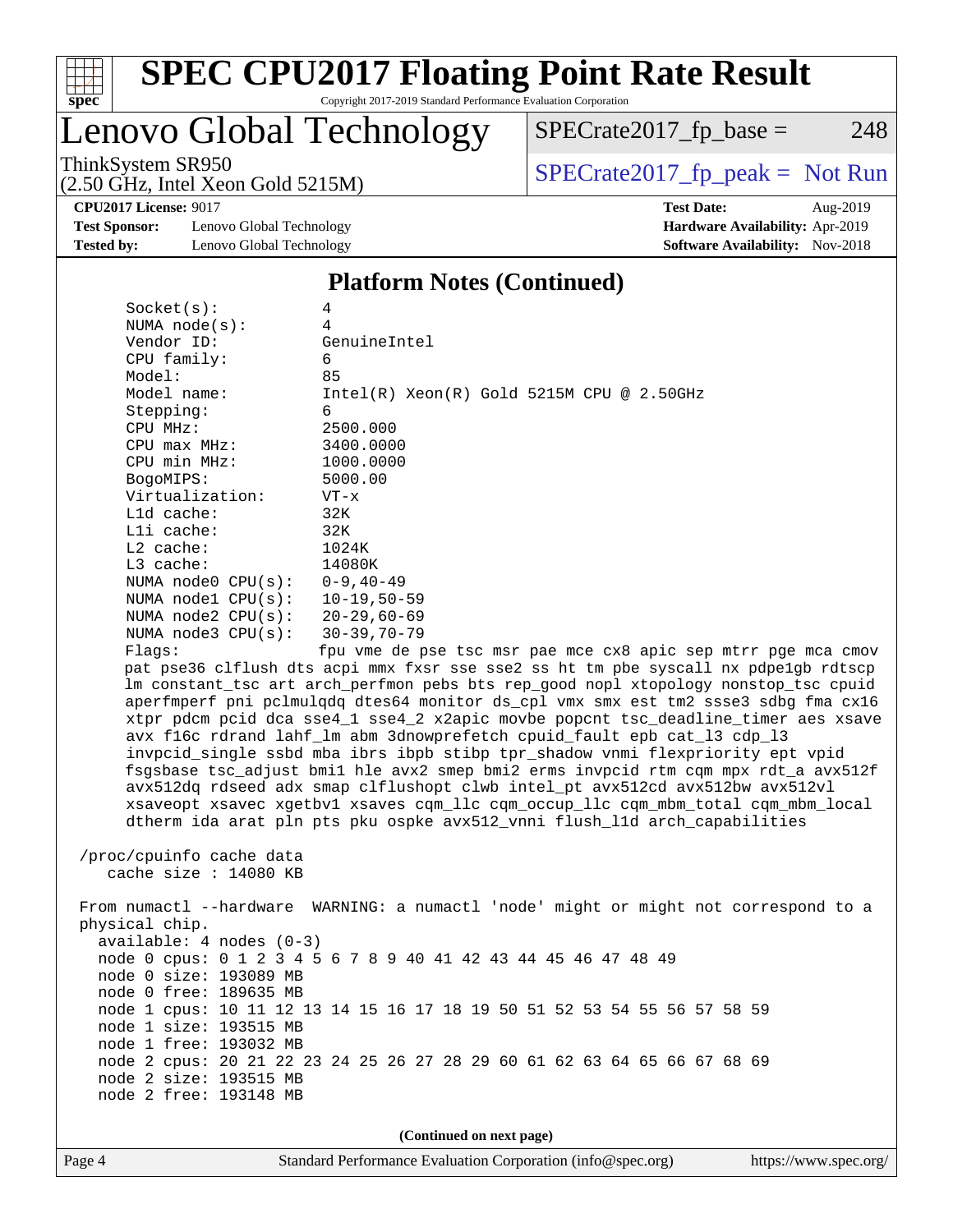| <b>SPEC CPU2017 Floating Point Rate Result</b><br>Copyright 2017-2019 Standard Performance Evaluation Corporation<br>spec <sup>®</sup>                                                                                                                                                                                                                                                                                                                                                                                                                                                                                                                                                                                                                                                                       |                                                                                                     |
|--------------------------------------------------------------------------------------------------------------------------------------------------------------------------------------------------------------------------------------------------------------------------------------------------------------------------------------------------------------------------------------------------------------------------------------------------------------------------------------------------------------------------------------------------------------------------------------------------------------------------------------------------------------------------------------------------------------------------------------------------------------------------------------------------------------|-----------------------------------------------------------------------------------------------------|
| Lenovo Global Technology                                                                                                                                                                                                                                                                                                                                                                                                                                                                                                                                                                                                                                                                                                                                                                                     | $SPECrate2017_fp\_base =$<br>248                                                                    |
| ThinkSystem SR950<br>$(2.50 \text{ GHz}, \text{Intel Xeon Gold } 5215 \text{M})$                                                                                                                                                                                                                                                                                                                                                                                                                                                                                                                                                                                                                                                                                                                             | $SPECrate2017fr peak = Not Run$                                                                     |
| <b>CPU2017 License: 9017</b><br><b>Test Sponsor:</b><br>Lenovo Global Technology<br><b>Tested by:</b><br>Lenovo Global Technology                                                                                                                                                                                                                                                                                                                                                                                                                                                                                                                                                                                                                                                                            | <b>Test Date:</b><br>Aug-2019<br>Hardware Availability: Apr-2019<br>Software Availability: Nov-2018 |
| <b>Platform Notes (Continued)</b>                                                                                                                                                                                                                                                                                                                                                                                                                                                                                                                                                                                                                                                                                                                                                                            |                                                                                                     |
| node 3 cpus: 30 31 32 33 34 35 36 37 38 39 70 71 72 73 74 75 76 77 78 79<br>node 3 size: 193512 MB<br>node 3 free: 193211 MB<br>node distances:<br>node<br>$\overline{0}$<br>1<br>2<br>3<br>21<br>0:<br>10<br>31<br>21<br>1:<br>31<br>10<br>21<br>21<br>2:<br>21 21<br>10<br>31<br>3:<br>31<br>21<br>21<br>10<br>From /proc/meminfo<br>MemTotal:<br>792200080 kB<br>HugePages_Total:<br>0<br>2048 kB<br>Hugepagesize:<br>From /etc/*release* /etc/*version*<br>os-release:<br>NAME="SLES"<br>VERSION="15"<br>VERSION_ID="15"<br>PRETTY_NAME="SUSE Linux Enterprise Server 15"<br>ID="sles"<br>ID LIKE="suse"<br>ANSI COLOR="0;32"<br>CPE_NAME="cpe:/o:suse:sles:15"<br>$uname -a:$<br>Linux linux-ulb8 4.12.14-25.13-default #1 SMP Tue Aug 14 15:07:35 UTC 2018 (947aa51)<br>x86_64 x86_64 x86_64 GNU/Linux |                                                                                                     |
| Kernel self-reported vulnerability status:                                                                                                                                                                                                                                                                                                                                                                                                                                                                                                                                                                                                                                                                                                                                                                   |                                                                                                     |
| CVE-2017-5754 (Meltdown):<br>Not affected<br>CVE-2017-5753 (Spectre variant 1): Mitigation: __user pointer sanitization<br>CVE-2017-5715 (Spectre variant 2): Mitigation: Indirect Branch Restricted Speculation,<br>IBPB, IBRS_FW                                                                                                                                                                                                                                                                                                                                                                                                                                                                                                                                                                           |                                                                                                     |
| run-level $3$ Aug $1$ $15:38$                                                                                                                                                                                                                                                                                                                                                                                                                                                                                                                                                                                                                                                                                                                                                                                |                                                                                                     |
| SPEC is set to: /home/cpu2017-1.0.5-ic19.0u1<br>Type Size Used Avail Use% Mounted on<br>Filesystem<br>/dev/sda2<br>xfs<br>744G<br>33G 711G<br>$5\%$ /                                                                                                                                                                                                                                                                                                                                                                                                                                                                                                                                                                                                                                                        |                                                                                                     |
| Additional information from dmidecode follows. WARNING: Use caution when you interpret<br>this section. The 'dmidecode' program reads system data which is "intended to allow<br>hardware to be accurately determined", but the intent may not be met, as there are<br>frequent changes to hardware, firmware, and the "DMTF SMBIOS" standard.                                                                                                                                                                                                                                                                                                                                                                                                                                                               |                                                                                                     |
| (Continued on next page)                                                                                                                                                                                                                                                                                                                                                                                                                                                                                                                                                                                                                                                                                                                                                                                     |                                                                                                     |

Page 5 Standard Performance Evaluation Corporation [\(info@spec.org\)](mailto:info@spec.org) <https://www.spec.org/>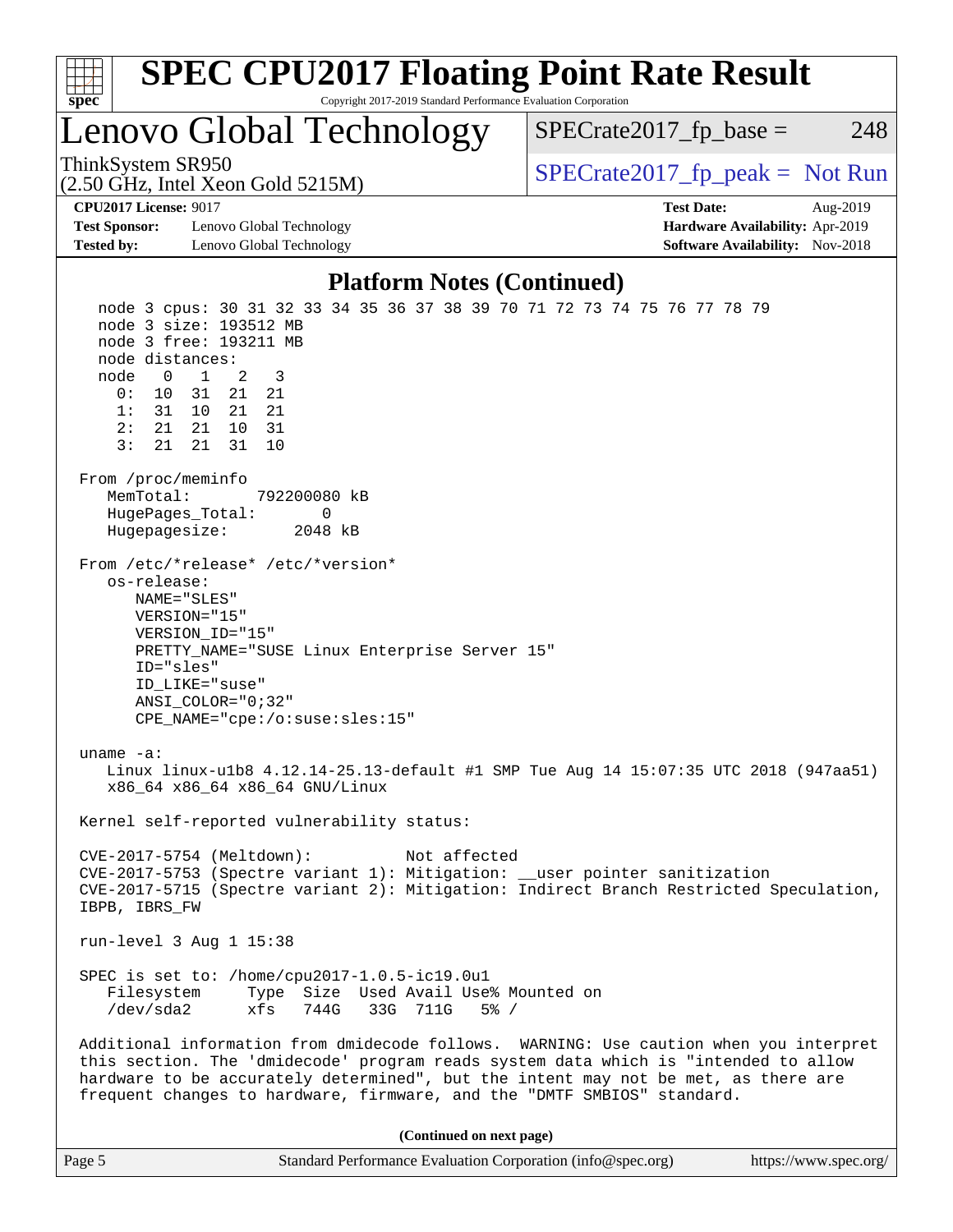

### Lenovo Global Technology

 $SPECTate2017<sub>fr</sub> base = 248$ 

(2.50 GHz, Intel Xeon Gold 5215M)

ThinkSystem SR950<br>  $SPECTI<sub>50</sub> CH<sub>5</sub> Intel Yeson Gold 5215M$ 

**[Test Sponsor:](http://www.spec.org/auto/cpu2017/Docs/result-fields.html#TestSponsor)** Lenovo Global Technology **[Hardware Availability:](http://www.spec.org/auto/cpu2017/Docs/result-fields.html#HardwareAvailability)** Apr-2019 **[Tested by:](http://www.spec.org/auto/cpu2017/Docs/result-fields.html#Testedby)** Lenovo Global Technology **[Software Availability:](http://www.spec.org/auto/cpu2017/Docs/result-fields.html#SoftwareAvailability)** Nov-2018

**[CPU2017 License:](http://www.spec.org/auto/cpu2017/Docs/result-fields.html#CPU2017License)** 9017 **[Test Date:](http://www.spec.org/auto/cpu2017/Docs/result-fields.html#TestDate)** Aug-2019

### **[Platform Notes \(Continued\)](http://www.spec.org/auto/cpu2017/Docs/result-fields.html#PlatformNotes)**

 BIOS Lenovo -[PSE121N-1.50]- 04/22/2019 Memory: 48x NO DIMM NO DIMM 48x Samsung M393A2K43CB2-CVF 16 GB 2 rank 2933, configured at 2666

(End of data from sysinfo program)

### **[Compiler Version Notes](http://www.spec.org/auto/cpu2017/Docs/result-fields.html#CompilerVersionNotes)**

Page 6 Standard Performance Evaluation Corporation [\(info@spec.org\)](mailto:info@spec.org) <https://www.spec.org/> ============================================================================== CC 519.lbm\_r(base) 538.imagick\_r(base) 544.nab\_r(base) ------------------------------------------------------------------------------ Intel(R) C Intel(R) 64 Compiler for applications running on Intel(R) 64, Version 19.0.1.144 Build 20181018 Copyright (C) 1985-2018 Intel Corporation. All rights reserved. ------------------------------------------------------------------------------ ============================================================================== CXXC 508.namd  $r(base)$  510.parest  $r(base)$ ------------------------------------------------------------------------------ Intel(R) C++ Intel(R) 64 Compiler for applications running on Intel(R) 64, Version 19.0.1.144 Build 20181018 Copyright (C) 1985-2018 Intel Corporation. All rights reserved. ------------------------------------------------------------------------------ ============================================================================== CC 511.povray\_r(base) 526.blender\_r(base) ------------------------------------------------------------------------------ Intel(R)  $C++$  Intel(R) 64 Compiler for applications running on Intel(R) 64, Version 19.0.1.144 Build 20181018 Copyright (C) 1985-2018 Intel Corporation. All rights reserved. Intel(R) C Intel(R) 64 Compiler for applications running on Intel(R)  $64$ , Version 19.0.1.144 Build 20181018 Copyright (C) 1985-2018 Intel Corporation. All rights reserved. ------------------------------------------------------------------------------ ============================================================================== FC 507.cactuBSSN\_r(base) ------------------------------------------------------------------------------ Intel(R)  $C++$  Intel(R) 64 Compiler for applications running on Intel(R) 64, Version 19.0.1.144 Build 20181018 Copyright (C) 1985-2018 Intel Corporation. All rights reserved. Intel(R) C Intel(R) 64 Compiler for applications running on Intel(R)  $64$ , Version 19.0.1.144 Build 20181018 Copyright (C) 1985-2018 Intel Corporation. All rights reserved. Intel(R) Fortran Intel(R) 64 Compiler for applications running on Intel(R) **(Continued on next page)**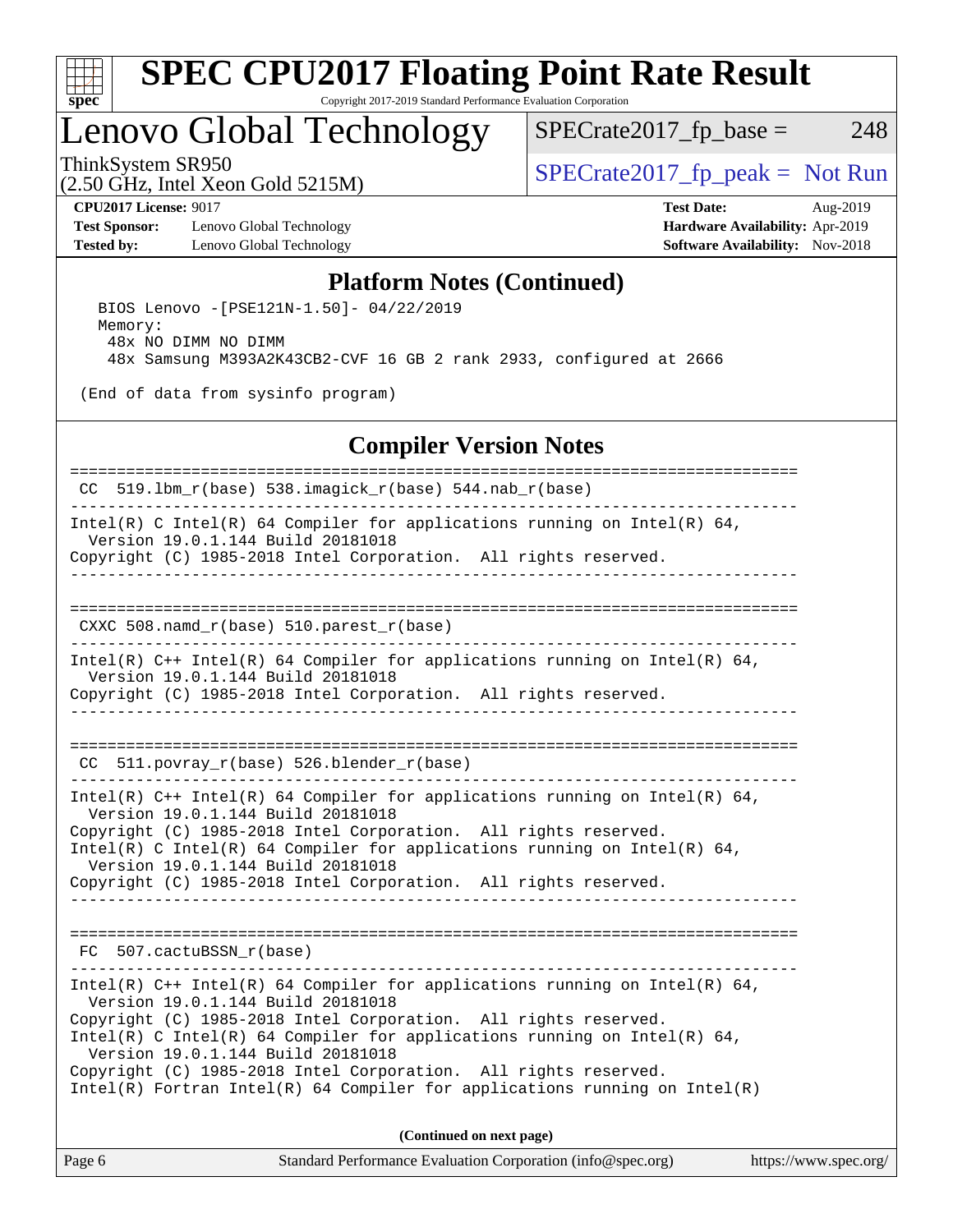| S.<br>De<br>۱. |  |  |  |  |  |  |
|----------------|--|--|--|--|--|--|

### Lenovo Global Technology

ThinkSystem SR950<br>  $\begin{array}{r} \text{SPECrate2017\_fp\_peak = Not Run} \\ \text{SPECrate2017\_fp\_peak = Not Run} \end{array}$ 

 $SPECTate2017_fp\_base = 248$ 

#### (2.50 GHz, Intel Xeon Gold 5215M)

**[Test Sponsor:](http://www.spec.org/auto/cpu2017/Docs/result-fields.html#TestSponsor)** Lenovo Global Technology **[Hardware Availability:](http://www.spec.org/auto/cpu2017/Docs/result-fields.html#HardwareAvailability)** Apr-2019 **[Tested by:](http://www.spec.org/auto/cpu2017/Docs/result-fields.html#Testedby)** Lenovo Global Technology **[Software Availability:](http://www.spec.org/auto/cpu2017/Docs/result-fields.html#SoftwareAvailability)** Nov-2018

**[CPU2017 License:](http://www.spec.org/auto/cpu2017/Docs/result-fields.html#CPU2017License)** 9017 **[Test Date:](http://www.spec.org/auto/cpu2017/Docs/result-fields.html#TestDate)** Aug-2019

### **[Compiler Version Notes \(Continued\)](http://www.spec.org/auto/cpu2017/Docs/result-fields.html#CompilerVersionNotes)**

|  | 64, Version 19.0.1.144 Build 20181018<br>Copyright (C) 1985-2018 Intel Corporation. All rights reserved.                                                                                                         |  |                                                                                                                                                          |
|--|------------------------------------------------------------------------------------------------------------------------------------------------------------------------------------------------------------------|--|----------------------------------------------------------------------------------------------------------------------------------------------------------|
|  | FC 503.bwaves $r(base)$ 549.fotonik3d $r(base)$ 554.roms $r(base)$                                                                                                                                               |  |                                                                                                                                                          |
|  | 64, Version 19.0.1.144 Build 20181018<br>Copyright (C) 1985-2018 Intel Corporation. All rights reserved.                                                                                                         |  | Intel(R) Fortran Intel(R) 64 Compiler for applications running on Intel(R)                                                                               |
|  | CC $521.$ wrf r(base) 527.cam4 r(base)                                                                                                                                                                           |  |                                                                                                                                                          |
|  | 64, Version 19.0.1.144 Build 20181018<br>Copyright (C) 1985-2018 Intel Corporation. All rights reserved.<br>Version 19.0.1.144 Build 20181018<br>Copyright (C) 1985-2018 Intel Corporation. All rights reserved. |  | $Intel(R)$ Fortran Intel(R) 64 Compiler for applications running on Intel(R)<br>Intel(R) C Intel(R) 64 Compiler for applications running on Intel(R) 64, |

### **[Base Compiler Invocation](http://www.spec.org/auto/cpu2017/Docs/result-fields.html#BaseCompilerInvocation)**

[C benchmarks](http://www.spec.org/auto/cpu2017/Docs/result-fields.html#Cbenchmarks): [icc -m64 -std=c11](http://www.spec.org/cpu2017/results/res2019q3/cpu2017-20190805-16656.flags.html#user_CCbase_intel_icc_64bit_c11_33ee0cdaae7deeeab2a9725423ba97205ce30f63b9926c2519791662299b76a0318f32ddfffdc46587804de3178b4f9328c46fa7c2b0cd779d7a61945c91cd35)

[C++ benchmarks:](http://www.spec.org/auto/cpu2017/Docs/result-fields.html#CXXbenchmarks) [icpc -m64](http://www.spec.org/cpu2017/results/res2019q3/cpu2017-20190805-16656.flags.html#user_CXXbase_intel_icpc_64bit_4ecb2543ae3f1412ef961e0650ca070fec7b7afdcd6ed48761b84423119d1bf6bdf5cad15b44d48e7256388bc77273b966e5eb805aefd121eb22e9299b2ec9d9)

[Fortran benchmarks](http://www.spec.org/auto/cpu2017/Docs/result-fields.html#Fortranbenchmarks): [ifort -m64](http://www.spec.org/cpu2017/results/res2019q3/cpu2017-20190805-16656.flags.html#user_FCbase_intel_ifort_64bit_24f2bb282fbaeffd6157abe4f878425411749daecae9a33200eee2bee2fe76f3b89351d69a8130dd5949958ce389cf37ff59a95e7a40d588e8d3a57e0c3fd751)

[Benchmarks using both Fortran and C](http://www.spec.org/auto/cpu2017/Docs/result-fields.html#BenchmarksusingbothFortranandC): [ifort -m64](http://www.spec.org/cpu2017/results/res2019q3/cpu2017-20190805-16656.flags.html#user_CC_FCbase_intel_ifort_64bit_24f2bb282fbaeffd6157abe4f878425411749daecae9a33200eee2bee2fe76f3b89351d69a8130dd5949958ce389cf37ff59a95e7a40d588e8d3a57e0c3fd751) [icc -m64 -std=c11](http://www.spec.org/cpu2017/results/res2019q3/cpu2017-20190805-16656.flags.html#user_CC_FCbase_intel_icc_64bit_c11_33ee0cdaae7deeeab2a9725423ba97205ce30f63b9926c2519791662299b76a0318f32ddfffdc46587804de3178b4f9328c46fa7c2b0cd779d7a61945c91cd35)

[Benchmarks using both C and C++](http://www.spec.org/auto/cpu2017/Docs/result-fields.html#BenchmarksusingbothCandCXX): [icpc -m64](http://www.spec.org/cpu2017/results/res2019q3/cpu2017-20190805-16656.flags.html#user_CC_CXXbase_intel_icpc_64bit_4ecb2543ae3f1412ef961e0650ca070fec7b7afdcd6ed48761b84423119d1bf6bdf5cad15b44d48e7256388bc77273b966e5eb805aefd121eb22e9299b2ec9d9) [icc -m64 -std=c11](http://www.spec.org/cpu2017/results/res2019q3/cpu2017-20190805-16656.flags.html#user_CC_CXXbase_intel_icc_64bit_c11_33ee0cdaae7deeeab2a9725423ba97205ce30f63b9926c2519791662299b76a0318f32ddfffdc46587804de3178b4f9328c46fa7c2b0cd779d7a61945c91cd35)

[Benchmarks using Fortran, C, and C++:](http://www.spec.org/auto/cpu2017/Docs/result-fields.html#BenchmarksusingFortranCandCXX) [icpc -m64](http://www.spec.org/cpu2017/results/res2019q3/cpu2017-20190805-16656.flags.html#user_CC_CXX_FCbase_intel_icpc_64bit_4ecb2543ae3f1412ef961e0650ca070fec7b7afdcd6ed48761b84423119d1bf6bdf5cad15b44d48e7256388bc77273b966e5eb805aefd121eb22e9299b2ec9d9) [icc -m64 -std=c11](http://www.spec.org/cpu2017/results/res2019q3/cpu2017-20190805-16656.flags.html#user_CC_CXX_FCbase_intel_icc_64bit_c11_33ee0cdaae7deeeab2a9725423ba97205ce30f63b9926c2519791662299b76a0318f32ddfffdc46587804de3178b4f9328c46fa7c2b0cd779d7a61945c91cd35) [ifort -m64](http://www.spec.org/cpu2017/results/res2019q3/cpu2017-20190805-16656.flags.html#user_CC_CXX_FCbase_intel_ifort_64bit_24f2bb282fbaeffd6157abe4f878425411749daecae9a33200eee2bee2fe76f3b89351d69a8130dd5949958ce389cf37ff59a95e7a40d588e8d3a57e0c3fd751)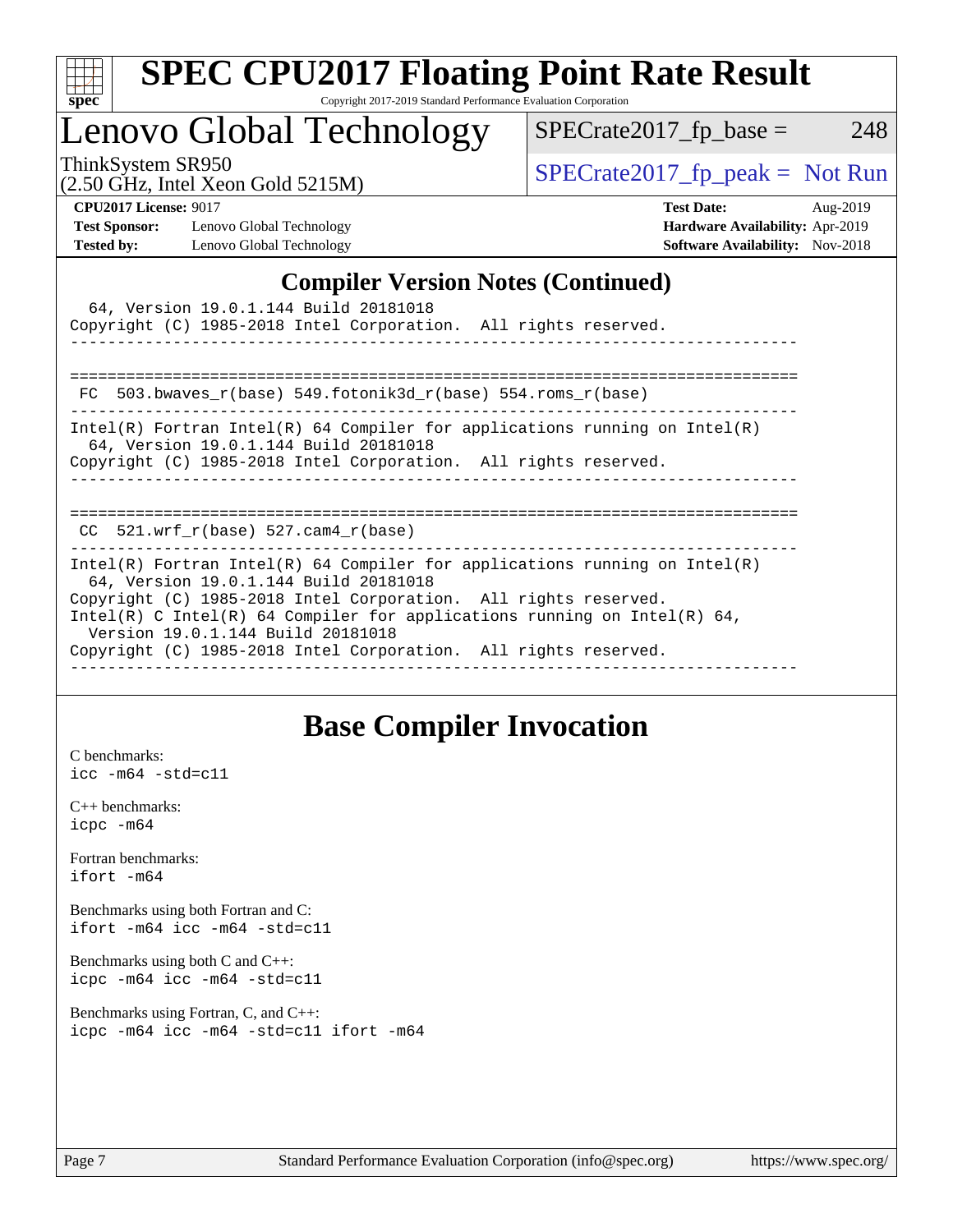

### Lenovo Global Technology

ThinkSystem SR950<br>  $S$ PECrate2017\_fp\_peak = Not Run

 $SPECTate2017<sub>fr</sub> base = 248$ 

(2.50 GHz, Intel Xeon Gold 5215M)

**[Test Sponsor:](http://www.spec.org/auto/cpu2017/Docs/result-fields.html#TestSponsor)** Lenovo Global Technology **[Hardware Availability:](http://www.spec.org/auto/cpu2017/Docs/result-fields.html#HardwareAvailability)** Apr-2019 **[Tested by:](http://www.spec.org/auto/cpu2017/Docs/result-fields.html#Testedby)** Lenovo Global Technology **[Software Availability:](http://www.spec.org/auto/cpu2017/Docs/result-fields.html#SoftwareAvailability)** Nov-2018

**[CPU2017 License:](http://www.spec.org/auto/cpu2017/Docs/result-fields.html#CPU2017License)** 9017 **[Test Date:](http://www.spec.org/auto/cpu2017/Docs/result-fields.html#TestDate)** Aug-2019

### **[Base Portability Flags](http://www.spec.org/auto/cpu2017/Docs/result-fields.html#BasePortabilityFlags)**

 503.bwaves\_r: [-DSPEC\\_LP64](http://www.spec.org/cpu2017/results/res2019q3/cpu2017-20190805-16656.flags.html#suite_basePORTABILITY503_bwaves_r_DSPEC_LP64) 507.cactuBSSN\_r: [-DSPEC\\_LP64](http://www.spec.org/cpu2017/results/res2019q3/cpu2017-20190805-16656.flags.html#suite_basePORTABILITY507_cactuBSSN_r_DSPEC_LP64) 508.namd\_r: [-DSPEC\\_LP64](http://www.spec.org/cpu2017/results/res2019q3/cpu2017-20190805-16656.flags.html#suite_basePORTABILITY508_namd_r_DSPEC_LP64) 510.parest\_r: [-DSPEC\\_LP64](http://www.spec.org/cpu2017/results/res2019q3/cpu2017-20190805-16656.flags.html#suite_basePORTABILITY510_parest_r_DSPEC_LP64) 511.povray\_r: [-DSPEC\\_LP64](http://www.spec.org/cpu2017/results/res2019q3/cpu2017-20190805-16656.flags.html#suite_basePORTABILITY511_povray_r_DSPEC_LP64) 519.lbm\_r: [-DSPEC\\_LP64](http://www.spec.org/cpu2017/results/res2019q3/cpu2017-20190805-16656.flags.html#suite_basePORTABILITY519_lbm_r_DSPEC_LP64) 521.wrf\_r: [-DSPEC\\_LP64](http://www.spec.org/cpu2017/results/res2019q3/cpu2017-20190805-16656.flags.html#suite_basePORTABILITY521_wrf_r_DSPEC_LP64) [-DSPEC\\_CASE\\_FLAG](http://www.spec.org/cpu2017/results/res2019q3/cpu2017-20190805-16656.flags.html#b521.wrf_r_baseCPORTABILITY_DSPEC_CASE_FLAG) [-convert big\\_endian](http://www.spec.org/cpu2017/results/res2019q3/cpu2017-20190805-16656.flags.html#user_baseFPORTABILITY521_wrf_r_convert_big_endian_c3194028bc08c63ac5d04de18c48ce6d347e4e562e8892b8bdbdc0214820426deb8554edfa529a3fb25a586e65a3d812c835984020483e7e73212c4d31a38223) 526.blender\_r: [-DSPEC\\_LP64](http://www.spec.org/cpu2017/results/res2019q3/cpu2017-20190805-16656.flags.html#suite_basePORTABILITY526_blender_r_DSPEC_LP64) [-DSPEC\\_LINUX](http://www.spec.org/cpu2017/results/res2019q3/cpu2017-20190805-16656.flags.html#b526.blender_r_baseCPORTABILITY_DSPEC_LINUX) [-funsigned-char](http://www.spec.org/cpu2017/results/res2019q3/cpu2017-20190805-16656.flags.html#user_baseCPORTABILITY526_blender_r_force_uchar_40c60f00ab013830e2dd6774aeded3ff59883ba5a1fc5fc14077f794d777847726e2a5858cbc7672e36e1b067e7e5c1d9a74f7176df07886a243d7cc18edfe67) 527.cam4\_r: [-DSPEC\\_LP64](http://www.spec.org/cpu2017/results/res2019q3/cpu2017-20190805-16656.flags.html#suite_basePORTABILITY527_cam4_r_DSPEC_LP64) [-DSPEC\\_CASE\\_FLAG](http://www.spec.org/cpu2017/results/res2019q3/cpu2017-20190805-16656.flags.html#b527.cam4_r_baseCPORTABILITY_DSPEC_CASE_FLAG) 538.imagick\_r: [-DSPEC\\_LP64](http://www.spec.org/cpu2017/results/res2019q3/cpu2017-20190805-16656.flags.html#suite_basePORTABILITY538_imagick_r_DSPEC_LP64) 544.nab\_r: [-DSPEC\\_LP64](http://www.spec.org/cpu2017/results/res2019q3/cpu2017-20190805-16656.flags.html#suite_basePORTABILITY544_nab_r_DSPEC_LP64) 549.fotonik3d\_r: [-DSPEC\\_LP64](http://www.spec.org/cpu2017/results/res2019q3/cpu2017-20190805-16656.flags.html#suite_basePORTABILITY549_fotonik3d_r_DSPEC_LP64) 554.roms\_r: [-DSPEC\\_LP64](http://www.spec.org/cpu2017/results/res2019q3/cpu2017-20190805-16656.flags.html#suite_basePORTABILITY554_roms_r_DSPEC_LP64)

**[Base Optimization Flags](http://www.spec.org/auto/cpu2017/Docs/result-fields.html#BaseOptimizationFlags)**

[C benchmarks](http://www.spec.org/auto/cpu2017/Docs/result-fields.html#Cbenchmarks):

[-xCORE-AVX2](http://www.spec.org/cpu2017/results/res2019q3/cpu2017-20190805-16656.flags.html#user_CCbase_f-xCORE-AVX2) [-ipo](http://www.spec.org/cpu2017/results/res2019q3/cpu2017-20190805-16656.flags.html#user_CCbase_f-ipo) [-O3](http://www.spec.org/cpu2017/results/res2019q3/cpu2017-20190805-16656.flags.html#user_CCbase_f-O3) [-no-prec-div](http://www.spec.org/cpu2017/results/res2019q3/cpu2017-20190805-16656.flags.html#user_CCbase_f-no-prec-div) [-qopt-prefetch](http://www.spec.org/cpu2017/results/res2019q3/cpu2017-20190805-16656.flags.html#user_CCbase_f-qopt-prefetch) [-ffinite-math-only](http://www.spec.org/cpu2017/results/res2019q3/cpu2017-20190805-16656.flags.html#user_CCbase_f_finite_math_only_cb91587bd2077682c4b38af759c288ed7c732db004271a9512da14a4f8007909a5f1427ecbf1a0fb78ff2a814402c6114ac565ca162485bbcae155b5e4258871) [-qopt-mem-layout-trans=4](http://www.spec.org/cpu2017/results/res2019q3/cpu2017-20190805-16656.flags.html#user_CCbase_f-qopt-mem-layout-trans_fa39e755916c150a61361b7846f310bcdf6f04e385ef281cadf3647acec3f0ae266d1a1d22d972a7087a248fd4e6ca390a3634700869573d231a252c784941a8) [C++ benchmarks:](http://www.spec.org/auto/cpu2017/Docs/result-fields.html#CXXbenchmarks) [-xCORE-AVX2](http://www.spec.org/cpu2017/results/res2019q3/cpu2017-20190805-16656.flags.html#user_CXXbase_f-xCORE-AVX2) [-ipo](http://www.spec.org/cpu2017/results/res2019q3/cpu2017-20190805-16656.flags.html#user_CXXbase_f-ipo) [-O3](http://www.spec.org/cpu2017/results/res2019q3/cpu2017-20190805-16656.flags.html#user_CXXbase_f-O3) [-no-prec-div](http://www.spec.org/cpu2017/results/res2019q3/cpu2017-20190805-16656.flags.html#user_CXXbase_f-no-prec-div) [-qopt-prefetch](http://www.spec.org/cpu2017/results/res2019q3/cpu2017-20190805-16656.flags.html#user_CXXbase_f-qopt-prefetch) [-ffinite-math-only](http://www.spec.org/cpu2017/results/res2019q3/cpu2017-20190805-16656.flags.html#user_CXXbase_f_finite_math_only_cb91587bd2077682c4b38af759c288ed7c732db004271a9512da14a4f8007909a5f1427ecbf1a0fb78ff2a814402c6114ac565ca162485bbcae155b5e4258871) [-qopt-mem-layout-trans=4](http://www.spec.org/cpu2017/results/res2019q3/cpu2017-20190805-16656.flags.html#user_CXXbase_f-qopt-mem-layout-trans_fa39e755916c150a61361b7846f310bcdf6f04e385ef281cadf3647acec3f0ae266d1a1d22d972a7087a248fd4e6ca390a3634700869573d231a252c784941a8) [Fortran benchmarks](http://www.spec.org/auto/cpu2017/Docs/result-fields.html#Fortranbenchmarks): [-xCORE-AVX2](http://www.spec.org/cpu2017/results/res2019q3/cpu2017-20190805-16656.flags.html#user_FCbase_f-xCORE-AVX2) [-ipo](http://www.spec.org/cpu2017/results/res2019q3/cpu2017-20190805-16656.flags.html#user_FCbase_f-ipo) [-O3](http://www.spec.org/cpu2017/results/res2019q3/cpu2017-20190805-16656.flags.html#user_FCbase_f-O3) [-no-prec-div](http://www.spec.org/cpu2017/results/res2019q3/cpu2017-20190805-16656.flags.html#user_FCbase_f-no-prec-div) [-qopt-prefetch](http://www.spec.org/cpu2017/results/res2019q3/cpu2017-20190805-16656.flags.html#user_FCbase_f-qopt-prefetch) [-ffinite-math-only](http://www.spec.org/cpu2017/results/res2019q3/cpu2017-20190805-16656.flags.html#user_FCbase_f_finite_math_only_cb91587bd2077682c4b38af759c288ed7c732db004271a9512da14a4f8007909a5f1427ecbf1a0fb78ff2a814402c6114ac565ca162485bbcae155b5e4258871) [-qopt-mem-layout-trans=4](http://www.spec.org/cpu2017/results/res2019q3/cpu2017-20190805-16656.flags.html#user_FCbase_f-qopt-mem-layout-trans_fa39e755916c150a61361b7846f310bcdf6f04e385ef281cadf3647acec3f0ae266d1a1d22d972a7087a248fd4e6ca390a3634700869573d231a252c784941a8) [-auto](http://www.spec.org/cpu2017/results/res2019q3/cpu2017-20190805-16656.flags.html#user_FCbase_f-auto) [-nostandard-realloc-lhs](http://www.spec.org/cpu2017/results/res2019q3/cpu2017-20190805-16656.flags.html#user_FCbase_f_2003_std_realloc_82b4557e90729c0f113870c07e44d33d6f5a304b4f63d4c15d2d0f1fab99f5daaed73bdb9275d9ae411527f28b936061aa8b9c8f2d63842963b95c9dd6426b8a) [-align array32byte](http://www.spec.org/cpu2017/results/res2019q3/cpu2017-20190805-16656.flags.html#user_FCbase_align_array32byte_b982fe038af199962ba9a80c053b8342c548c85b40b8e86eb3cc33dee0d7986a4af373ac2d51c3f7cf710a18d62fdce2948f201cd044323541f22fc0fffc51b6) [Benchmarks using both Fortran and C](http://www.spec.org/auto/cpu2017/Docs/result-fields.html#BenchmarksusingbothFortranandC): [-xCORE-AVX2](http://www.spec.org/cpu2017/results/res2019q3/cpu2017-20190805-16656.flags.html#user_CC_FCbase_f-xCORE-AVX2) [-ipo](http://www.spec.org/cpu2017/results/res2019q3/cpu2017-20190805-16656.flags.html#user_CC_FCbase_f-ipo) [-O3](http://www.spec.org/cpu2017/results/res2019q3/cpu2017-20190805-16656.flags.html#user_CC_FCbase_f-O3) [-no-prec-div](http://www.spec.org/cpu2017/results/res2019q3/cpu2017-20190805-16656.flags.html#user_CC_FCbase_f-no-prec-div) [-qopt-prefetch](http://www.spec.org/cpu2017/results/res2019q3/cpu2017-20190805-16656.flags.html#user_CC_FCbase_f-qopt-prefetch) [-ffinite-math-only](http://www.spec.org/cpu2017/results/res2019q3/cpu2017-20190805-16656.flags.html#user_CC_FCbase_f_finite_math_only_cb91587bd2077682c4b38af759c288ed7c732db004271a9512da14a4f8007909a5f1427ecbf1a0fb78ff2a814402c6114ac565ca162485bbcae155b5e4258871) [-qopt-mem-layout-trans=4](http://www.spec.org/cpu2017/results/res2019q3/cpu2017-20190805-16656.flags.html#user_CC_FCbase_f-qopt-mem-layout-trans_fa39e755916c150a61361b7846f310bcdf6f04e385ef281cadf3647acec3f0ae266d1a1d22d972a7087a248fd4e6ca390a3634700869573d231a252c784941a8) [-auto](http://www.spec.org/cpu2017/results/res2019q3/cpu2017-20190805-16656.flags.html#user_CC_FCbase_f-auto) [-nostandard-realloc-lhs](http://www.spec.org/cpu2017/results/res2019q3/cpu2017-20190805-16656.flags.html#user_CC_FCbase_f_2003_std_realloc_82b4557e90729c0f113870c07e44d33d6f5a304b4f63d4c15d2d0f1fab99f5daaed73bdb9275d9ae411527f28b936061aa8b9c8f2d63842963b95c9dd6426b8a) [-align array32byte](http://www.spec.org/cpu2017/results/res2019q3/cpu2017-20190805-16656.flags.html#user_CC_FCbase_align_array32byte_b982fe038af199962ba9a80c053b8342c548c85b40b8e86eb3cc33dee0d7986a4af373ac2d51c3f7cf710a18d62fdce2948f201cd044323541f22fc0fffc51b6) [Benchmarks using both C and C++](http://www.spec.org/auto/cpu2017/Docs/result-fields.html#BenchmarksusingbothCandCXX): [-xCORE-AVX2](http://www.spec.org/cpu2017/results/res2019q3/cpu2017-20190805-16656.flags.html#user_CC_CXXbase_f-xCORE-AVX2) [-ipo](http://www.spec.org/cpu2017/results/res2019q3/cpu2017-20190805-16656.flags.html#user_CC_CXXbase_f-ipo) [-O3](http://www.spec.org/cpu2017/results/res2019q3/cpu2017-20190805-16656.flags.html#user_CC_CXXbase_f-O3) [-no-prec-div](http://www.spec.org/cpu2017/results/res2019q3/cpu2017-20190805-16656.flags.html#user_CC_CXXbase_f-no-prec-div) [-qopt-prefetch](http://www.spec.org/cpu2017/results/res2019q3/cpu2017-20190805-16656.flags.html#user_CC_CXXbase_f-qopt-prefetch) [-ffinite-math-only](http://www.spec.org/cpu2017/results/res2019q3/cpu2017-20190805-16656.flags.html#user_CC_CXXbase_f_finite_math_only_cb91587bd2077682c4b38af759c288ed7c732db004271a9512da14a4f8007909a5f1427ecbf1a0fb78ff2a814402c6114ac565ca162485bbcae155b5e4258871) [-qopt-mem-layout-trans=4](http://www.spec.org/cpu2017/results/res2019q3/cpu2017-20190805-16656.flags.html#user_CC_CXXbase_f-qopt-mem-layout-trans_fa39e755916c150a61361b7846f310bcdf6f04e385ef281cadf3647acec3f0ae266d1a1d22d972a7087a248fd4e6ca390a3634700869573d231a252c784941a8) [Benchmarks using Fortran, C, and C++:](http://www.spec.org/auto/cpu2017/Docs/result-fields.html#BenchmarksusingFortranCandCXX) [-xCORE-AVX2](http://www.spec.org/cpu2017/results/res2019q3/cpu2017-20190805-16656.flags.html#user_CC_CXX_FCbase_f-xCORE-AVX2) [-ipo](http://www.spec.org/cpu2017/results/res2019q3/cpu2017-20190805-16656.flags.html#user_CC_CXX_FCbase_f-ipo) [-O3](http://www.spec.org/cpu2017/results/res2019q3/cpu2017-20190805-16656.flags.html#user_CC_CXX_FCbase_f-O3) [-no-prec-div](http://www.spec.org/cpu2017/results/res2019q3/cpu2017-20190805-16656.flags.html#user_CC_CXX_FCbase_f-no-prec-div) [-qopt-prefetch](http://www.spec.org/cpu2017/results/res2019q3/cpu2017-20190805-16656.flags.html#user_CC_CXX_FCbase_f-qopt-prefetch) [-ffinite-math-only](http://www.spec.org/cpu2017/results/res2019q3/cpu2017-20190805-16656.flags.html#user_CC_CXX_FCbase_f_finite_math_only_cb91587bd2077682c4b38af759c288ed7c732db004271a9512da14a4f8007909a5f1427ecbf1a0fb78ff2a814402c6114ac565ca162485bbcae155b5e4258871) [-qopt-mem-layout-trans=4](http://www.spec.org/cpu2017/results/res2019q3/cpu2017-20190805-16656.flags.html#user_CC_CXX_FCbase_f-qopt-mem-layout-trans_fa39e755916c150a61361b7846f310bcdf6f04e385ef281cadf3647acec3f0ae266d1a1d22d972a7087a248fd4e6ca390a3634700869573d231a252c784941a8) [-auto](http://www.spec.org/cpu2017/results/res2019q3/cpu2017-20190805-16656.flags.html#user_CC_CXX_FCbase_f-auto) [-nostandard-realloc-lhs](http://www.spec.org/cpu2017/results/res2019q3/cpu2017-20190805-16656.flags.html#user_CC_CXX_FCbase_f_2003_std_realloc_82b4557e90729c0f113870c07e44d33d6f5a304b4f63d4c15d2d0f1fab99f5daaed73bdb9275d9ae411527f28b936061aa8b9c8f2d63842963b95c9dd6426b8a) [-align array32byte](http://www.spec.org/cpu2017/results/res2019q3/cpu2017-20190805-16656.flags.html#user_CC_CXX_FCbase_align_array32byte_b982fe038af199962ba9a80c053b8342c548c85b40b8e86eb3cc33dee0d7986a4af373ac2d51c3f7cf710a18d62fdce2948f201cd044323541f22fc0fffc51b6)